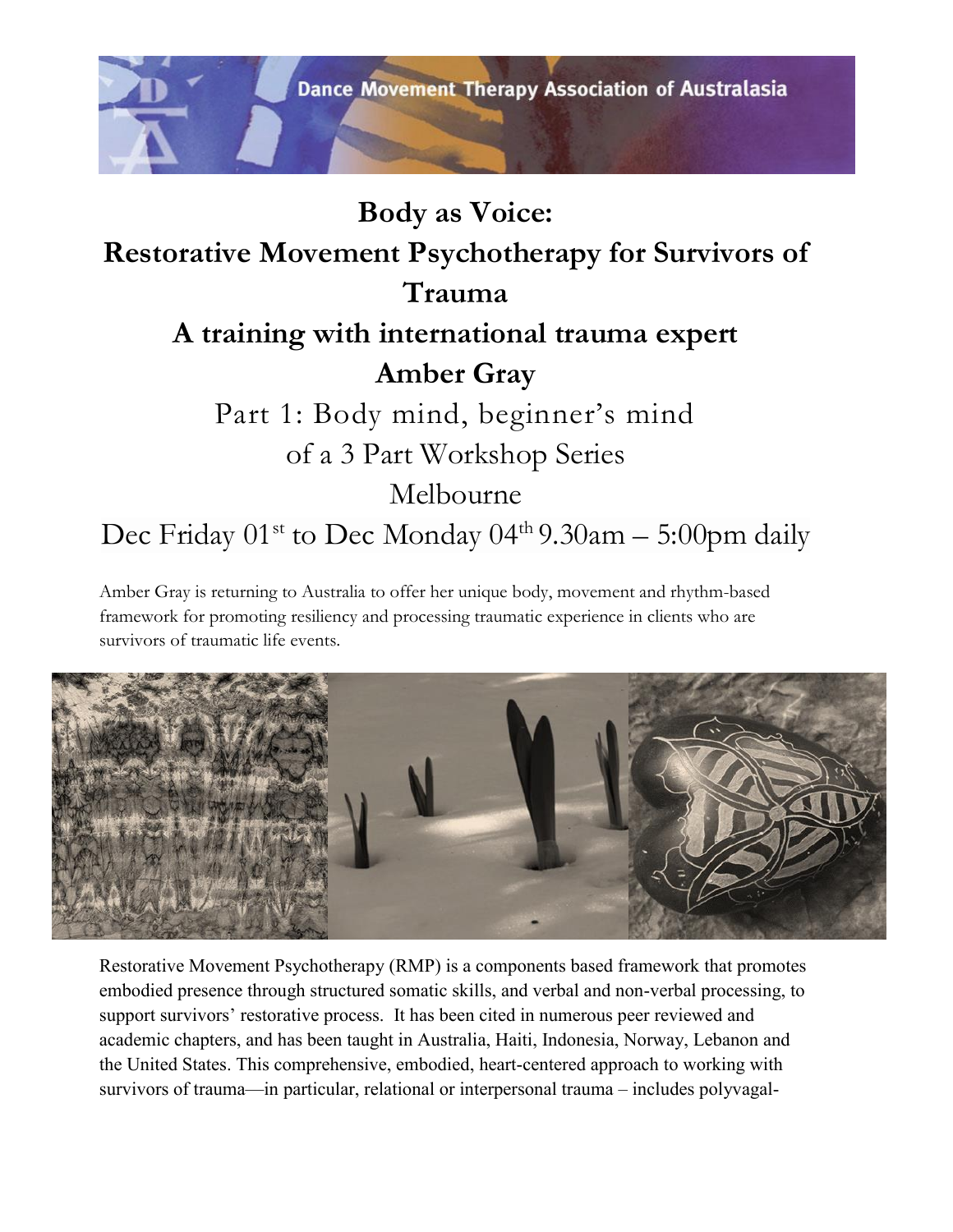

informed Dance Movement Therapy (DMT), Amber's unique restorative approach based on the Polyvagal Theory. RMP's foundation is DMT and Somatic Psychology; Body Mind Centering, Polyvagal-informed DMT and Continuum, Shape-shifting Trauma-Informed Yoga, and embodied mindfulness all inform the practical application of RMP. Healing processes derived from Ambers ongoing work with mystics in Haiti, Australia and Samiland also inspire the heart of this embodied, humanitarian approach to trauma work.

This 3 part training is based on the facilitators 20 years experience as a Dance Movement Therapist and Somatic Psychotherapist specializing in interpersonal trauma, including torture treatment, refugee mental health, ritual abuse, childhood trauma and human rights violations, in cross cultural contexts. Of note, Part 1 and 2 are currently approved for ADTA Alternate Route (Graduate Level) Training, and Part 3 is in process.

This first part of the training series "Body as Voice: Body Mind, Beginners Mind" is a stand alone course, but is part of the requirements to complete the three part training. It introduces Restorative Movement Psychotherapy and forms the foundation of the program. "Body Mind Beginners Mind" integrating mindfulness-based, movement, dance and creative arts approaches to self care for the practitioners and Phase 1 safety and stabilization practices for working with clients with complex trauma.

Part 2, "Body as Voice: Body Wisdom", will emphasize embodiment of resources with somatic and movement-based processing of trauma narratives, to support connection and meaning making and Part 3 "Body as Voice: The Collective Body", builds on work with the dyadic therapeutic relationship, integrating working with families, groups and communities. It emphasizes integration, wholism and restoration of a sense of belonging.

## What students have to say:

"*This training transformed my embodied knowledge of trauma, its process and healing trajectory. On top of unpacking important theories, the course is especially thorough in integrating opportunities for experiential understanding. I really appreciated the rich case studies and demos Amber brings into the course, and opportunities to work in smaller groups or dyads to explore therapeutic applications and our own relationship to this work. Perhaps the most powerful for me, Body as Voice helped restore and enhance my own self-compassion and a more authentic presence with others*."

"*Amber's trauma training has helped bring awareness to the subtleties of movement within me and with others. She offers tools and language to observe human movement and interaction that I have not learned anywhere else. She is passionate about using dance movement therapy to support healing trauma, and her passion is contagious. Amber*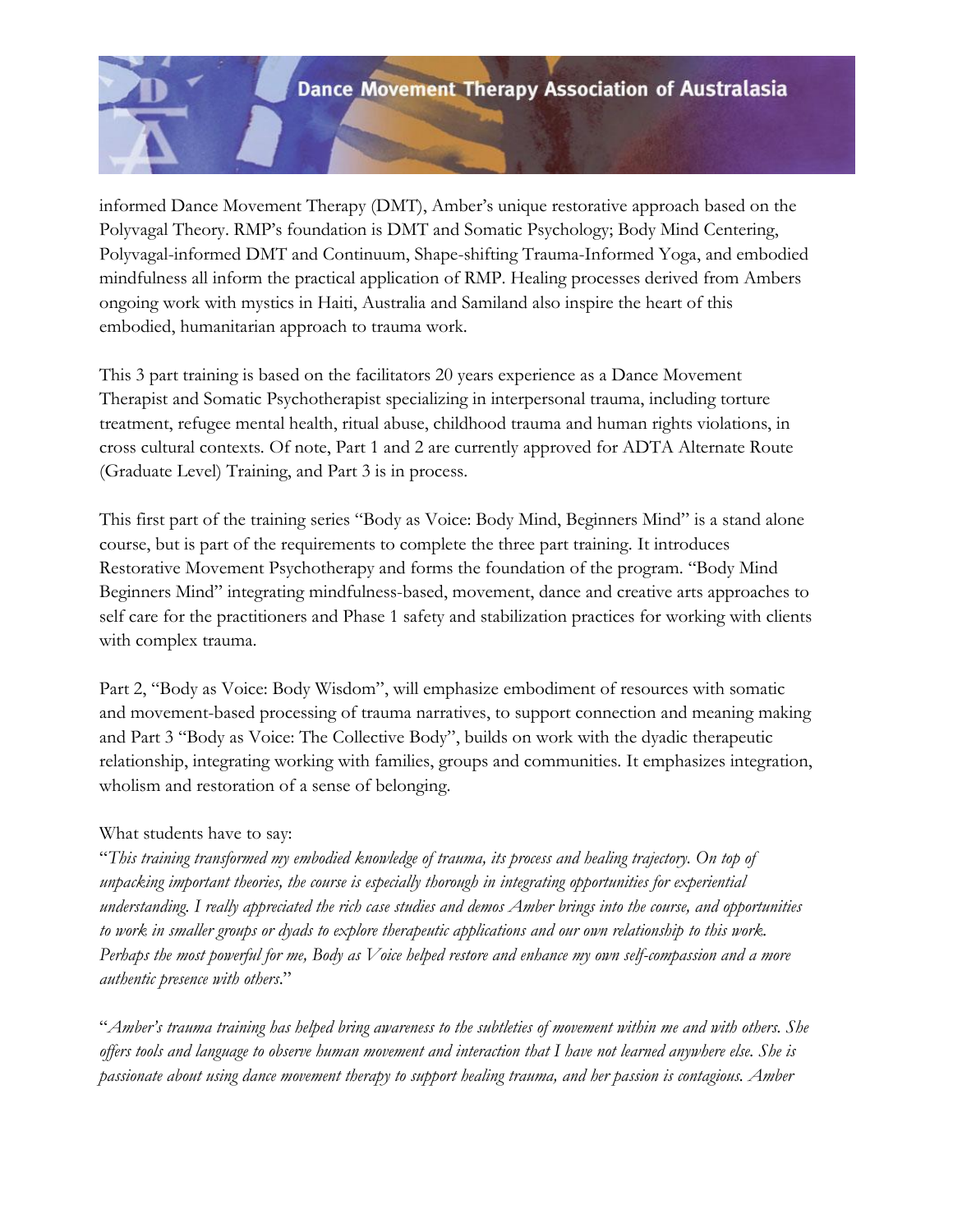

*cares deeply and is incredibly generous in sharing her vast skill and knowledge. She is sincerely committed to her students*."

The training emphasizes:

- Ongoing cultivation of somatic self-awareness, self-compassion and self-love
- Prevention and mitigation of vicarious trauma
- Dampening arousal in the nervous system, for our clients and ourselves
- Strengthening and deepening the therapeutic relationship
- Enhancing somatic listening skills
- Contact, connection and relatedness through promotion of internal states of calm, playfulness and social engagement
- "State-shifting" to resource through the body, dampen negative affect, restore internal and external connection to positive affect and pleasure
- Integrate breath, body and movement based practices and processes into trauma



processing to restore meaning and belonging.

*Amber Gray is a licensed mental health professional specialized in working with survivors of trauma, particularly torture, war and human rights abuses. She is an award winning dance movement therapist, who is trained in Somatic Psychology, Somatic Experiencing, EMDR, Trauma Focused Cognitive Behavioral Therapy, Historic Trauma, and Authentic Movement. She is also an Authorized Continuum Movement teacher and an advocate of human rights. Her expertise is represented in many published articles and chapters, keynote addresses, professional collaborations and presentations around the world. Amber has provided clinical training on the integration of refugee mental health, torture treatment and creative arts, mindfulness, and body-based therapies with survivors* 

*and refugees to more than 30 programs worldwide since the late 1990's. She originated a resiliency-based framework and clinical approach (Restorative Movement Psychotherapy) for mind-heart-spirit, somatic, movement and artsbased therapies with survivors of trauma in cross cultural, low resource contexts, and two recent and upcoming chapters, one co-authored with Dr. Stephen Porges, on polyvagal informed dance movement therapy based on their collaboration, and the wisdom of whole body, moving intelligence.* 

Register your interest with [admin@dtaa.org.au](mailto:admin@dtaa.org.au)

## **Venue TBA**